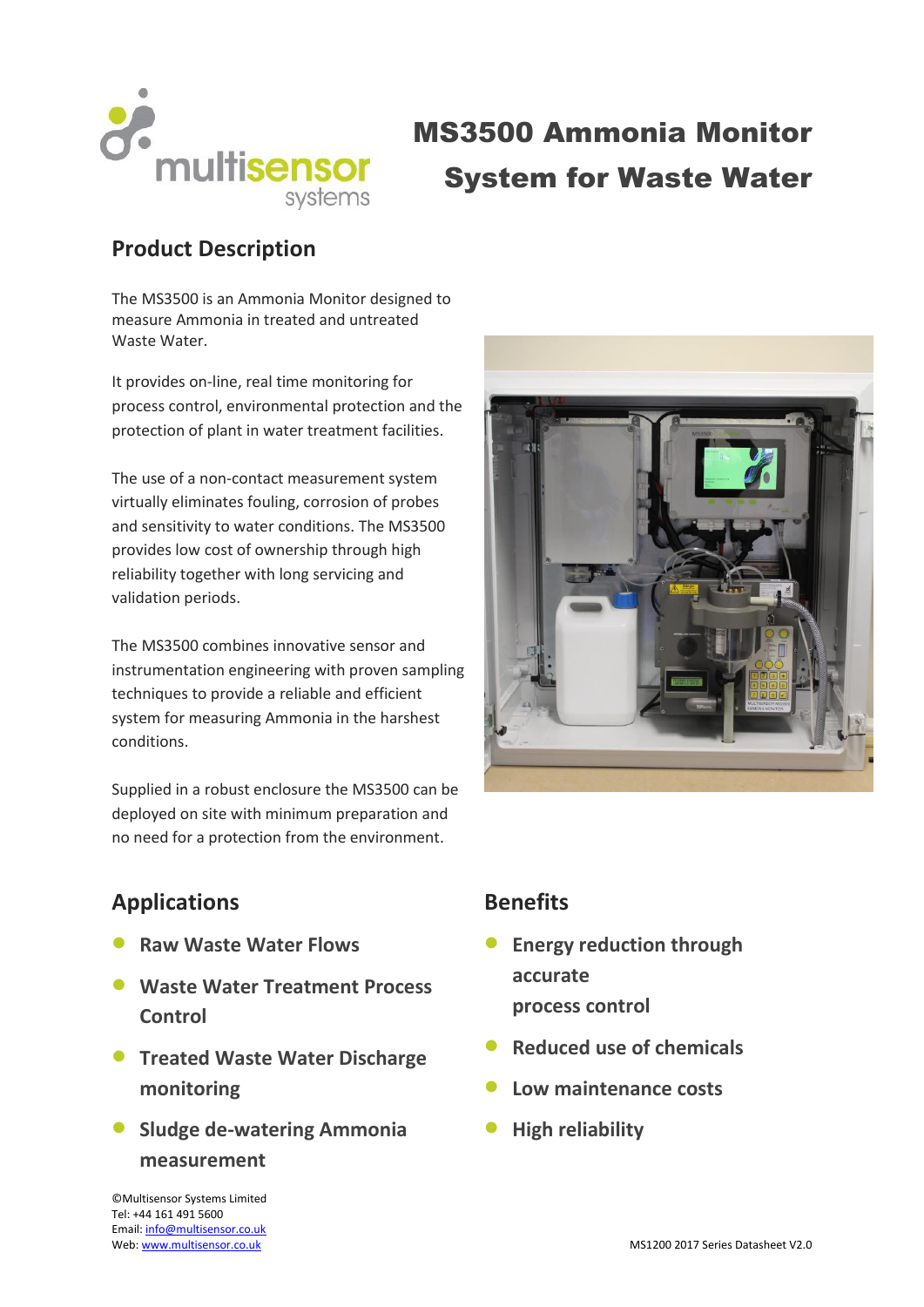#### **BACKGROUND**

The Multisensor Systems MS3500-01 is a non-contact system for measuring Ammonia levels in the most arduous of conditions at the head of a waste water treatment facility. Its intended applications are to provide data for process control, with resultant reductions in energy and chemicals needed for treatment, to allow monitoring of the re-circulation of high Ammonia loads and in process monitoring.

The system comprises a sampling chamber filled by a vacuum pump, a sensor head, pneumatics and an instrument which provides the user interfaces, communications and control functionality.

The system is enclosed in a temperature controlled enclosure which can be positioned outside without further components or cost.

#### **PRINCIPLE OF OPERATION**

The principle of operation is the measurement of headspace gases from a sample tank containing the waste water to be measured.

The MS3500 works by passing water through a sample tank as shown below. Sodium Hydroxide (NaOH) is added to increase the pH of the waste water, converting NH $_4^+$  to Ammonia. Through the use of Henry's Law the concentration of gases in the headspace is proportional to the concentration of the substance in the water. The Ammonia and other volatiles in the waste water will pass into the headspace above the waste water where it will be trapped. This will continue until equilibrium is reached.



©Multisensor Systems Limited Tel: +44 161 491 5600 Email[: info@multisensor.co.uk](mailto:info@multisensor.co.uk)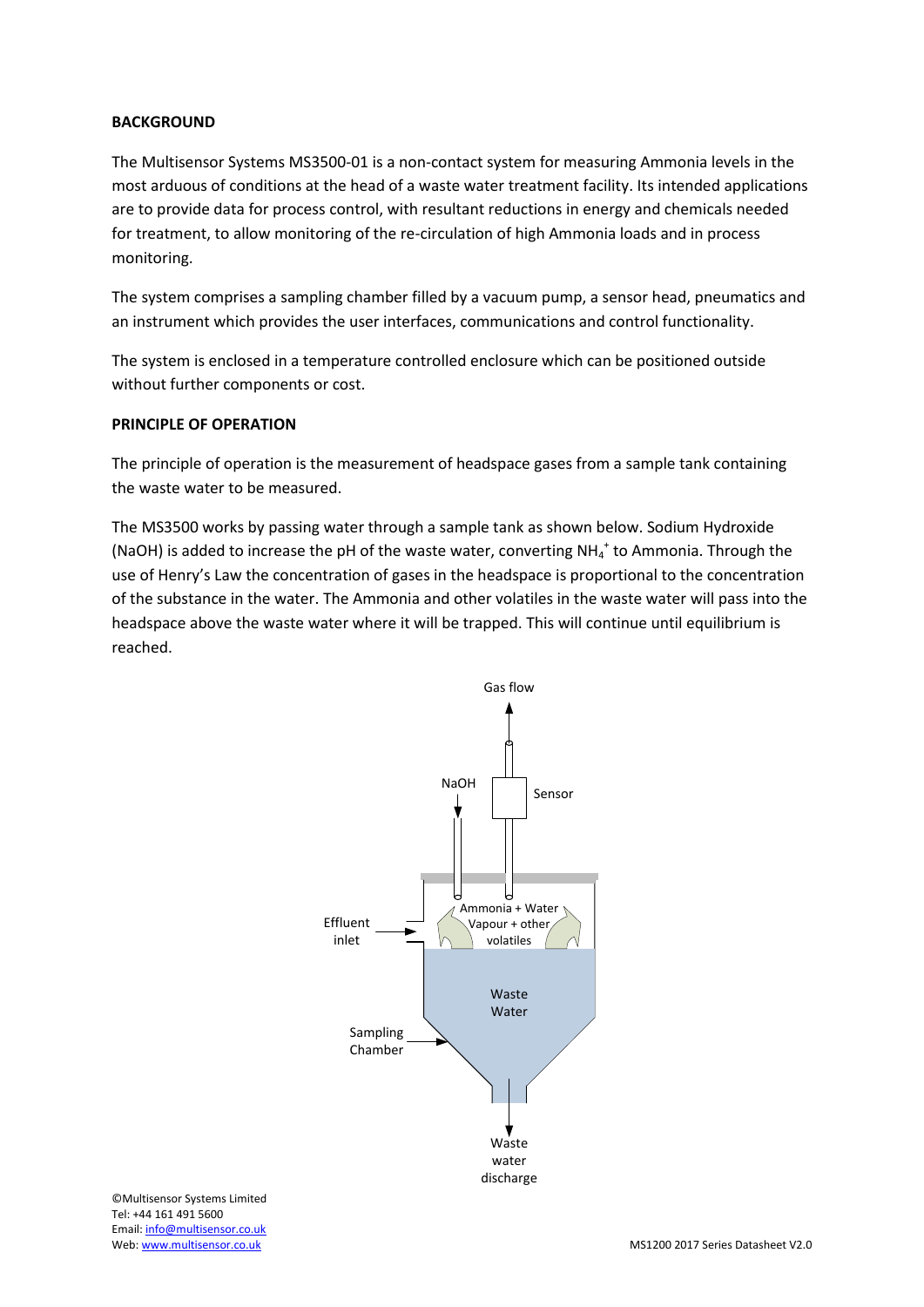A sample of the headspace gases are then passed across sensors in the MS3500 sensor head which respond to the Ammonia in the headspace but reject other contaminants. This response is then analysed by the instrument and a concentration value is generated based upon the relationship between the concentration present in the headspace and that in the water.

#### **CALIBRATION**

For the detailed calibration technique see MS3500 Operation and Maintenance Manual. The technique is to present standards of Ammonia in water to the instrument. Calibration is then done either automatically by the instrument or can be done manually.

Validation of systems in the field is achieved using the Multisensor Validation Kit which presents a standard concentration to the instrument.

#### **TYPICAL PERFORMANCE**

![](_page_2_Figure_5.jpeg)

![](_page_2_Figure_6.jpeg)